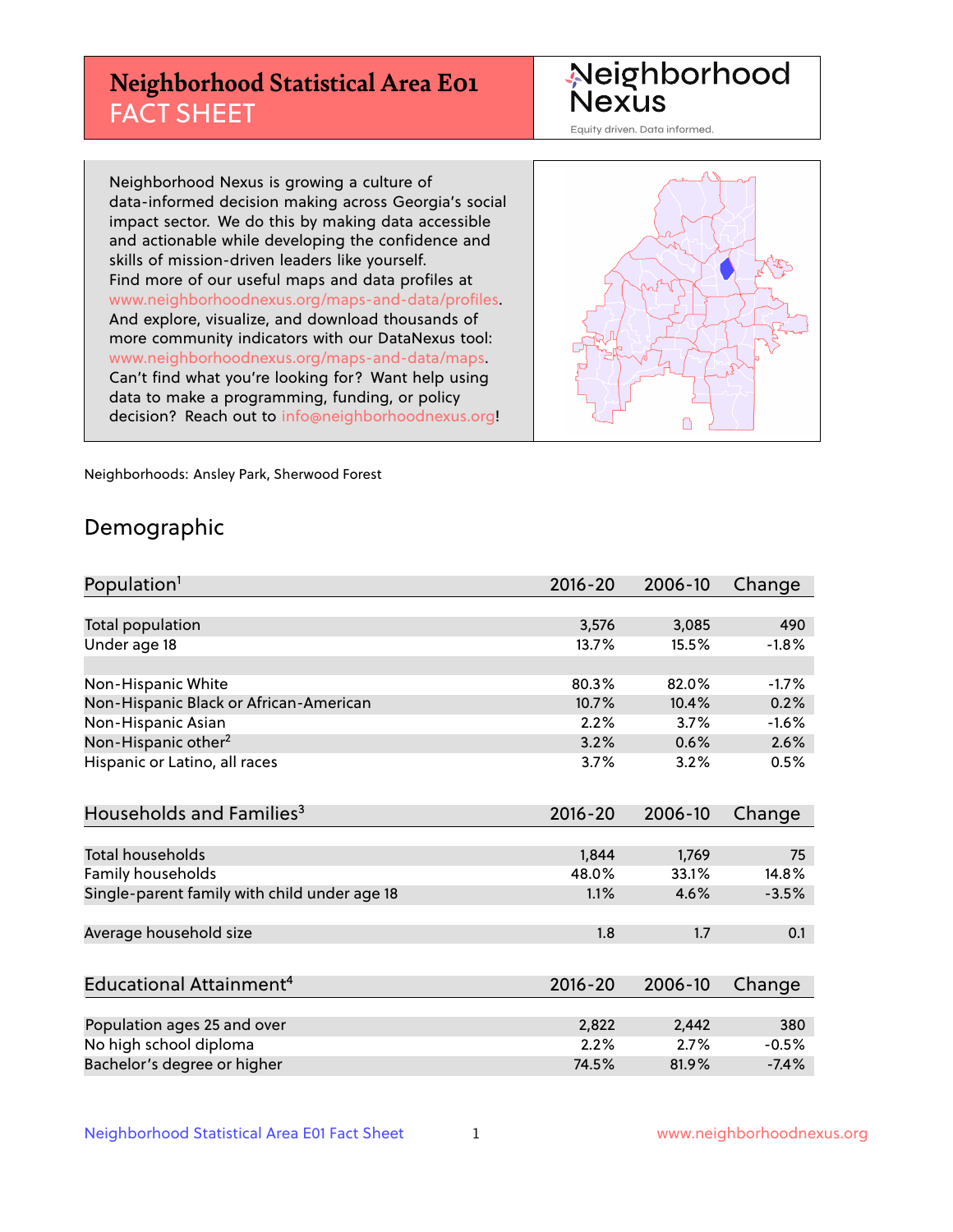## Change Measures, continued...

| Employment <sup>5</sup>                                                                               | $2016 - 20$    | 2006-10        | Change         |
|-------------------------------------------------------------------------------------------------------|----------------|----------------|----------------|
|                                                                                                       |                |                |                |
| Total workers residing in Neighborhood Statistical Area                                               | 1,764<br>10.2% | 1,562<br>15.2% | 202<br>$-5.0%$ |
| Workers with earnings \$1250/month or less                                                            | 13.0%          | 28.8%          | $-15.8%$       |
| Workers with earnings \$1251/month to \$3333/month<br>Workers with earnings greater than \$3333/month | 76.8%          | 56.0%          | 20.8%          |
|                                                                                                       |                |                |                |
| Total jobs located in Neighborhood Statistical Area                                                   | 10,680         | 8,558          | 2,122          |
| Jobs with earnings \$1250/month or less                                                               | 15.1%          | 19.6%          | $-4.6%$        |
| Jobs with earnings \$1251/month to \$3333/month                                                       | 20.2%          | 37.1%          | $-16.9%$       |
| Jobs with earnings greater than \$3333/month                                                          | 64.7%          | 43.3%          | 21.4%          |
|                                                                                                       |                |                |                |
| Jobs/workers ratio                                                                                    | 6.1            | 5.5            | 0.6            |
|                                                                                                       |                |                |                |
| Income and Poverty <sup>6</sup>                                                                       | 2016-20        | 2006-10        | Change         |
|                                                                                                       |                |                |                |
| Median household income                                                                               | \$117,966      | \$89,259       | \$28,706       |
|                                                                                                       |                |                |                |
| Population for whom poverty status is determined                                                      | 3,435          | 3,082          | 353            |
| Population below poverty                                                                              | 7.3%           | 8.1%           | $-0.8%$        |
|                                                                                                       |                |                |                |
| Housing <sup>7</sup>                                                                                  | $2016 - 20$    | 2006-10        | Change         |
|                                                                                                       |                |                |                |
| Total housing units                                                                                   | 2,059          | 2,292          | $-233$         |
| Occupied housing units                                                                                | 89.5%          | 77.2%          | 12.4%          |
| Vacant housing units                                                                                  | 10.5%          | 22.8%          | $-12.4%$       |
|                                                                                                       |                |                |                |
| Occupied housing units                                                                                | 1,844          | 1,769          | 75             |
| Owner occupied housing units                                                                          | 69.4%          | 59.4%          | 9.9%           |
| Renter occupied housing units                                                                         | 30.6%          | 40.6%          | $-9.9%$        |
|                                                                                                       |                |                |                |
| Access to a Vehicle <sup>8</sup>                                                                      | $2016 - 20$    | 2006-10        | Change         |
|                                                                                                       |                |                |                |
| Occupied housing units                                                                                | 1,844          | 1,769          | 75             |
| No vehicle available                                                                                  | 7.6%           | 5.1%           | 2.5%           |
|                                                                                                       |                |                |                |
| Crime Rates, per 10,000 Population <sup>9</sup>                                                       | 2017-21        | 2012-16        | Change         |
|                                                                                                       |                |                |                |
| All Part I crimes                                                                                     | 241.1          | 338.0          | $-96.9$        |
| Violent crime                                                                                         | 21.3           | 21.7           | $-0.5$         |
| Murder                                                                                                | 0.6            | 0.0            | 0.6            |
| Robbery                                                                                               | 9.5            | 15.0           | $-5.5$         |
| Aggravated assault                                                                                    | 11.2           | 6.7            | 4.5            |
| Property crime                                                                                        | 219.8          | 316.3          | $-96.5$        |
| <b>Burglary</b>                                                                                       | 11.2           | 31.5           | $-20.3$        |
| Larceny                                                                                               | 173.4          | 256.8          | $-83.4$        |
| Vehicle theft                                                                                         | 35.2           | 27.9           | 7.3            |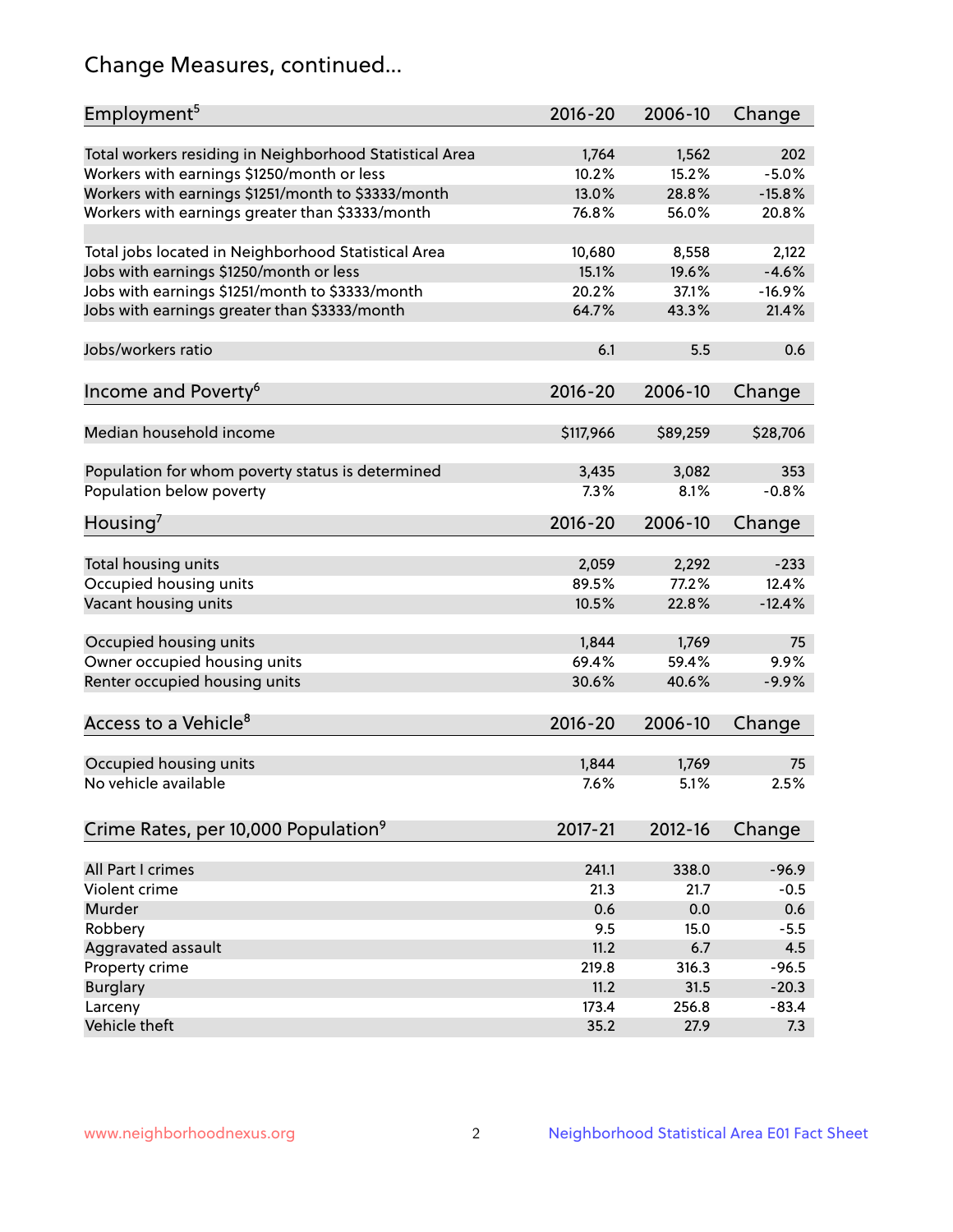## Current Data: Demographic

| Sex and Age, 2016-20 <sup>10</sup>                    | <b>Estimate</b> | Margin of Error |
|-------------------------------------------------------|-----------------|-----------------|
| Total population                                      | 3,576           | $\pm$ 354       |
| Male                                                  | 51.4%           | ±3.4%           |
| Female                                                | 48.6%           | $\pm 4.6\%$     |
| Under 5 years                                         | 1.9%            | $\pm1.7\%$      |
| 5 to 9 years                                          | 5.9%            | ±2.8%           |
| 10 to 14 years                                        | 2.1%            | $\pm1.6\%$      |
| 15 to 19 years                                        | 6.0%            | $\pm 2.6\%$     |
| 20 to 24 years                                        | 5.3%            | $\pm 2.3\%$     |
| 25 to 34 years                                        | 15.2%           | $\pm$ 4.7%      |
| 35 to 44 years                                        | 11.6%           | ±3.3%           |
| 45 to 54 years                                        | 16.1%           | $\pm$ 4.7%      |
| 55 to 59 years                                        | 11.2%           | $\pm$ 3.2%      |
| 60 to 64 years                                        | 5.8%            | $\pm 2.5\%$     |
| 65 to 74 years                                        | 11.0%           | $\pm 3.0\%$     |
| 75 to 84 years                                        | 6.8%            | $\pm 2.5\%$     |
| 85 years and over                                     | 1.1%            | $\pm 1.1\%$     |
| Median age (years)                                    | 46.7            | ±1.9            |
| Race and Ethnicity, 2016-20 <sup>11</sup>             | <b>Estimate</b> | Margin of Error |
| Total population                                      | 3,576           | $\pm$ 354       |
| Hispanic or Latino (of any race)                      | 3.7%            | $\pm 2.1\%$     |
| Not Hispanic or Latino                                | 96.3%           | $\pm$ 3.7%      |
| White alone                                           | 80.3%           | $\pm$ 7.2%      |
| Black or African American alone                       | 10.7%           | $\pm$ 4.9%      |
| American Indian and Alaska Native alone               | 0.2%            | $\pm$ 0.5%      |
| Asian alone                                           | 2.2%            | $\pm$ 1.9%      |
| Native Hawaiian and other Pacific Islander alone      | 0.0%            | $\pm$ 0.5%      |
| Some other race alone                                 | 0.0%            | $\pm$ 0.5%      |
| Two or more races                                     | 3.0%            | $\pm 3.0\%$     |
| U.S. Citizenship Status, 2016-20 <sup>12</sup>        | <b>Estimate</b> | Margin of Error |
| Foreign-born population                               | 268             | $\pm 107$       |
| Naturalized U.S. citizen                              | 51.1%           | $\pm$ 14.5%     |
| Not a U.S. citizen                                    | 48.9%           | ±23.4%          |
| Citizen, Voting Age Population, 2016-20 <sup>13</sup> | Estimate        | Margin of Error |
| Citizen, 18 and over population                       | 2,955           | $\pm 303$       |
| Male                                                  | 50.9%           | $\pm$ 6.1%      |
| Female                                                | 49.1%           | $\pm$ 3.9%      |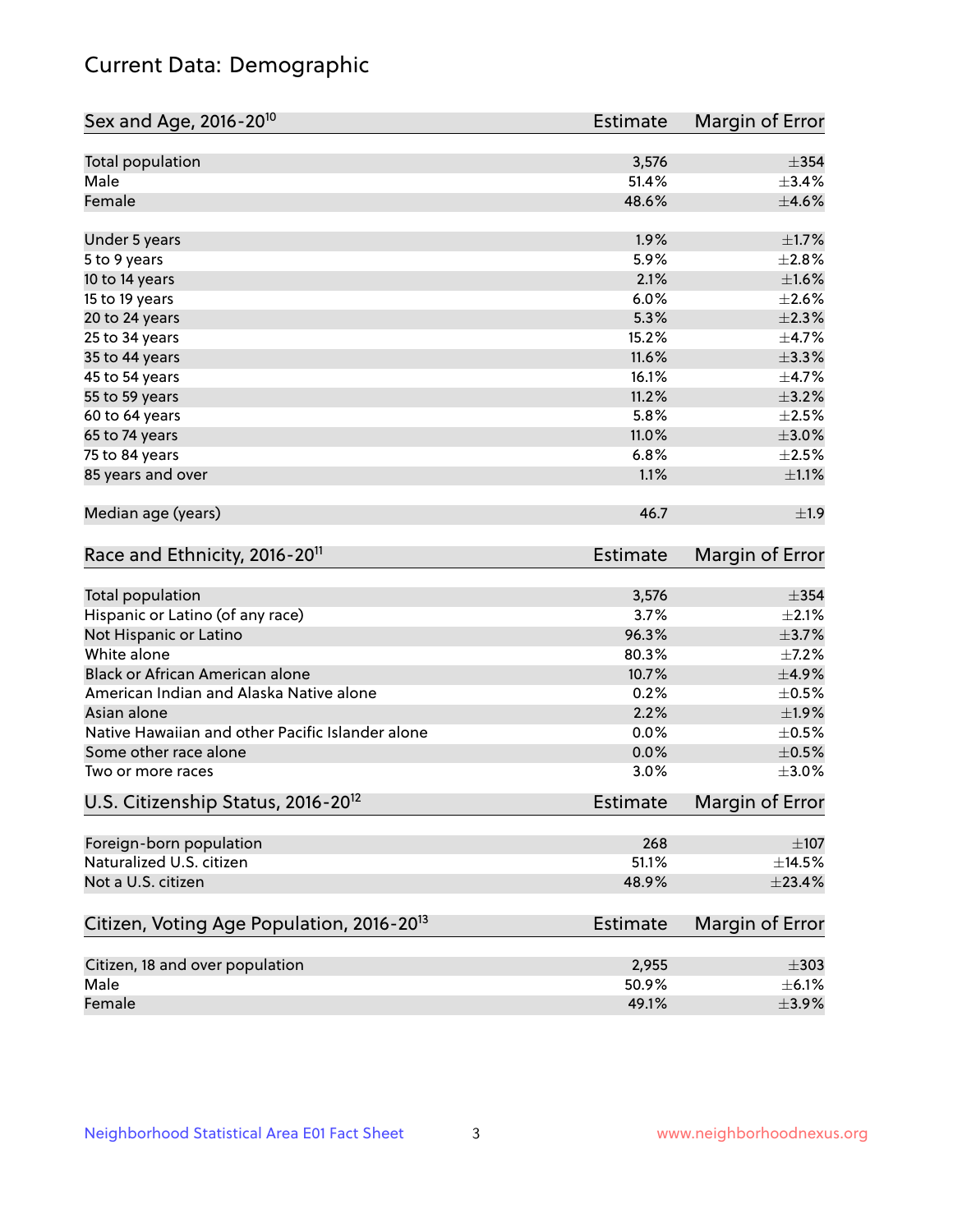## Current Data: Economic

| Income, 2016-20 <sup>14</sup>                                     | Estimate  | Margin of Error |
|-------------------------------------------------------------------|-----------|-----------------|
| All households                                                    | 1,844     | ±171            |
| Less than \$10,000                                                | 4.1%      | $\pm 2.3\%$     |
| \$10,000 to \$14,999                                              | 0.6%      | $\pm 1.2\%$     |
| \$15,000 to \$24,999                                              | 6.6%      | $\pm$ 3.9%      |
| \$25,000 to \$34,999                                              | 1.9%      | $\pm 2.0\%$     |
| \$35,000 to \$49,999                                              | 8.6%      | $\pm$ 5.7%      |
| \$50,000 to \$74,999                                              | 6.5%      | $\pm 3.0\%$     |
| \$75,000 to \$99,999                                              | 14.6%     | $\pm$ 6.6%      |
| \$100,000 to \$149,999                                            | 17.5%     | $\pm$ 7.3%      |
| \$150,000 to \$199,999                                            | 12.0%     | $\pm$ 4.6%      |
| \$200,000 or more                                                 | 27.5%     | $\pm$ 6.3%      |
| Median household income (dollars)                                 | \$117,966 | ±12,482         |
|                                                                   |           |                 |
| Mean household income (dollars)                                   | \$258,844 | ± 63,297        |
| Households with earnings                                          | 80.7%     | $\pm$ 6.9%      |
| Mean earnings (dollars)                                           | \$269,341 | ±69,281         |
| Households with Social Security                                   | 26.5%     | $\pm$ 5.7%      |
| Mean Social Security income (dollars)                             | \$21,157  | $\pm$ 4,047     |
| Households with retirement income                                 | 15.9%     | $\pm$ 5.0%      |
| Mean retirement income (dollars)                                  | \$48,663  | ±23,175         |
| Households with Supplemental Security Income                      | 1.4%      | $\pm 1.8\%$     |
| Mean Supplemental Security Income (dollars)                       | \$0       | $\pm$ 0         |
| Households with cash public assistance income                     | 0.0%      | $\pm 1.1\%$     |
| Mean cash public assistance income (dollars)                      | t         | $^+$            |
| Households with Food Stamp/SNAP benefits in the past 12<br>months | 2.1%      | $\pm1.8\%$      |
| Family households                                                 | 885       | $\pm 160$       |
| Less than \$10,000                                                | 2.3%      | $\pm$ 3.2%      |
| \$10,000 to \$14,999                                              | 0.0%      | $\pm 2.2\%$     |
| \$15,000 to \$24,999                                              | 2.1%      | ±4.4%           |
| \$25,000 to \$34,999                                              | 0.0%      | $\pm$ 3.1%      |
| \$35,000 to \$49,999                                              | 0.0%      | ±3.8%           |
| \$50,000 to \$74,999                                              | 5.9%      | $\pm$ 4.7%      |
| \$75,000 to \$99,999                                              | 14.9%     | ±11.4%          |
| \$100,000 to \$149,999                                            | 18.7%     | ±11.3%          |
| \$150,000 to \$199,999                                            | 14.6%     | $\pm$ 7.5%      |
| \$200,000 or more                                                 | 41.4%     | $\pm$ 9.1%      |
| Median family income (dollars)                                    | \$170,639 | ±22,473         |
| Mean family income (dollars)                                      | \$425,383 | ±116,618        |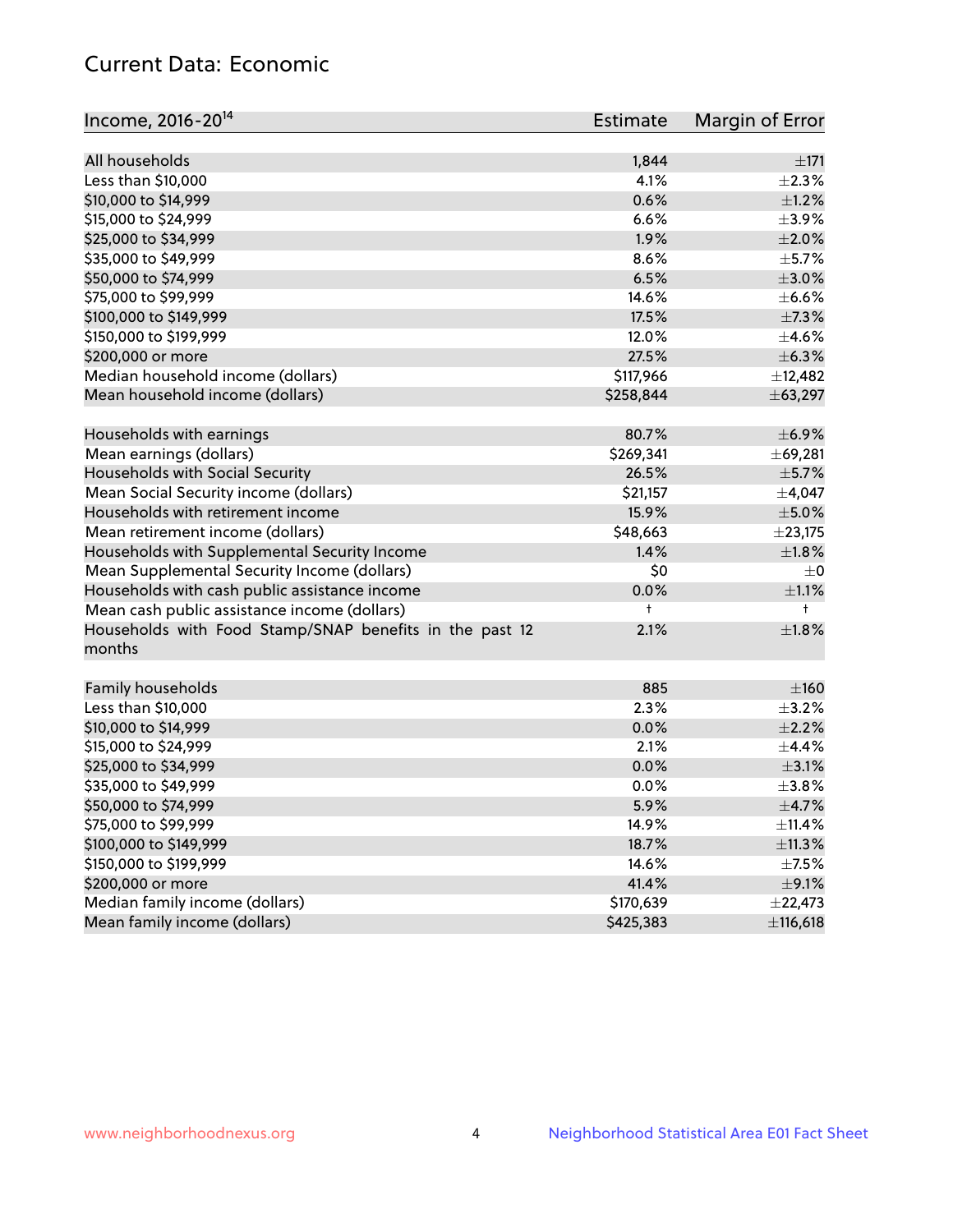## Current Data: Economic, continued...

| Income, 2016-20, continued <sup>15</sup>                              | <b>Estimate</b> | <b>Margin of Error</b> |
|-----------------------------------------------------------------------|-----------------|------------------------|
|                                                                       |                 |                        |
| Nonfamily households                                                  | 959             | $\pm$ 156              |
| Median nonfamily income (dollars)                                     | \$81,075        | ±12,130                |
| Mean nonfamily income (dollars)                                       | \$104,661       | $±$ 20,343             |
| Median earnings for workers (dollars)                                 | \$75,891        | $\pm$ 7,416            |
| Median earnings for male full-time, year-round workers<br>(dollars)   | ŧ               | $^+$                   |
| Median earnings for female full-time, year-round workers<br>(dollars) | \$69,189        | ±9,646                 |
| Per capita income (dollars)                                           | \$136,382       | ±32,059                |
| Families Below Poverty Level, 2016-20 <sup>16</sup>                   | <b>Estimate</b> | <b>Margin of Error</b> |
|                                                                       |                 |                        |
| <b>All Families</b>                                                   | 885             | $\pm 160$              |
| Percent below poverty                                                 | 2.3%            | $\pm$ 3.2%             |
| Families with related children under 18 years                         | 221             | $\pm$ 93               |
| Percent below poverty                                                 | 9.3%            | ±17.5%                 |
| Families with related children under 5 years only                     | 7               | $\pm$ 47               |
| Percent below poverty                                                 | 0.0%            | ±498.4%                |
| Married couple families                                               | 822             | $\pm$ 168              |
| Percent below poverty                                                 | 0.0%            | $\pm$ 2.4%             |
| Married couple families with related children under 18 years          | 190             | $\pm$ 81               |
| Percent below poverty                                                 | 0.0%            | $\pm$ 10.3%            |
| Married couple families with related children under 5 years           | $\overline{7}$  | $\pm 26$               |
| Percent below poverty                                                 | $0.0\%$         | ±287.8%                |
| Families with female householder, no spouse present                   | 52              | $\pm 48$               |
| Percent below poverty                                                 | 39.6%           | ±40.3%                 |
| Families with female householder, no spouse present with              | 20              | $+34$                  |
| related children under 18 years                                       |                 |                        |
| Percent below poverty                                                 | 100.0%          | $±$ 217.4%             |
| Families with female householder, no spouse present with              | 0               | $\pm 28$               |
| related children under 5 years                                        |                 |                        |
| Percent below poverty                                                 | t               | $\ddagger$             |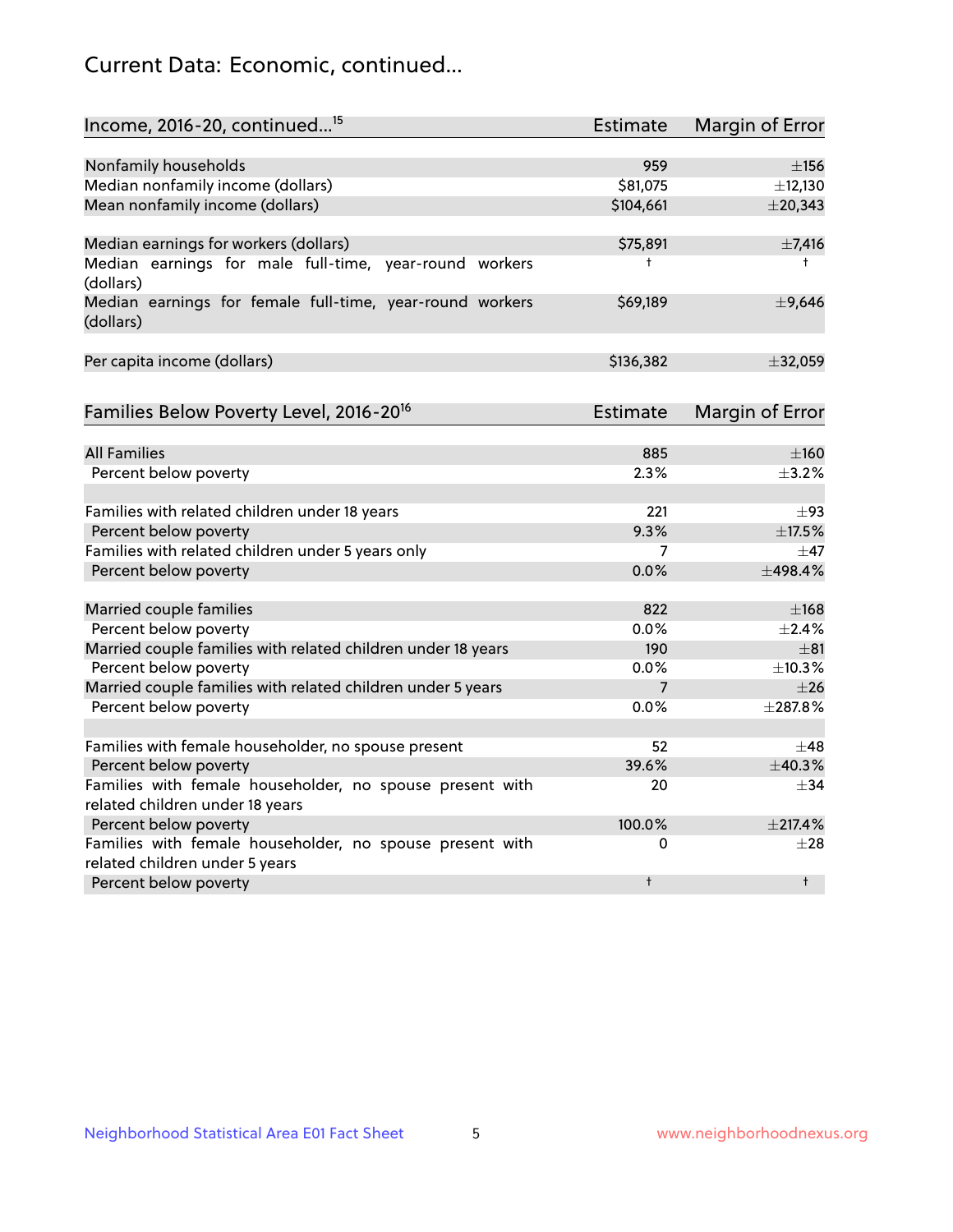## Current Data: Economic, continued...

| People Below Poverty Level, 2016-20 <sup>17</sup> | <b>Estimate</b> | Margin of Error |
|---------------------------------------------------|-----------------|-----------------|
|                                                   |                 |                 |
| Total population                                  | 3,435           | $\pm$ 337       |
| Percent below poverty                             | $7.3\%$         | $\pm$ 5.1%      |
| Population under 18 years                         | 488             | $\pm$ 195       |
| Percent below poverty                             | 25.8%           | $\pm 25.2\%$    |
| Population 18 years and over                      | 2,948           | $\pm$ 347       |
| Percent below poverty                             | 4.2%            | $\pm 2.6\%$     |
| Population 18 to 64 years                         | 2,270           | $\pm$ 313       |
| Percent below poverty                             | 4.5%            | $\pm 2.8\%$     |
| Population 65 years and over                      | 678             | ±150            |
| Percent below poverty                             | 3.1%            | $\pm$ 6.1%      |

| Poverty by Race/Ethnicity, 2016-20 <sup>18</sup><br>Estimate |         | Margin of Error |  |
|--------------------------------------------------------------|---------|-----------------|--|
|                                                              |         |                 |  |
| Non-Hispanic White population                                | 2,822   | $\pm$ 383       |  |
| Percent below poverty                                        | 2.8%    | $\pm$ 1.6%      |  |
| <b>Black population</b>                                      | 357     | ±196            |  |
| Percent below poverty                                        | 46.6%   | ±44.1%          |  |
| Asian population                                             | 41      | $\pm$ 38        |  |
| Percent below poverty                                        | $0.0\%$ | $\pm$ 47.8%     |  |
| Hispanic or Latino population                                | 120     | ±75             |  |
| Percent below poverty                                        | 19.4%   | $\pm 20.9\%$    |  |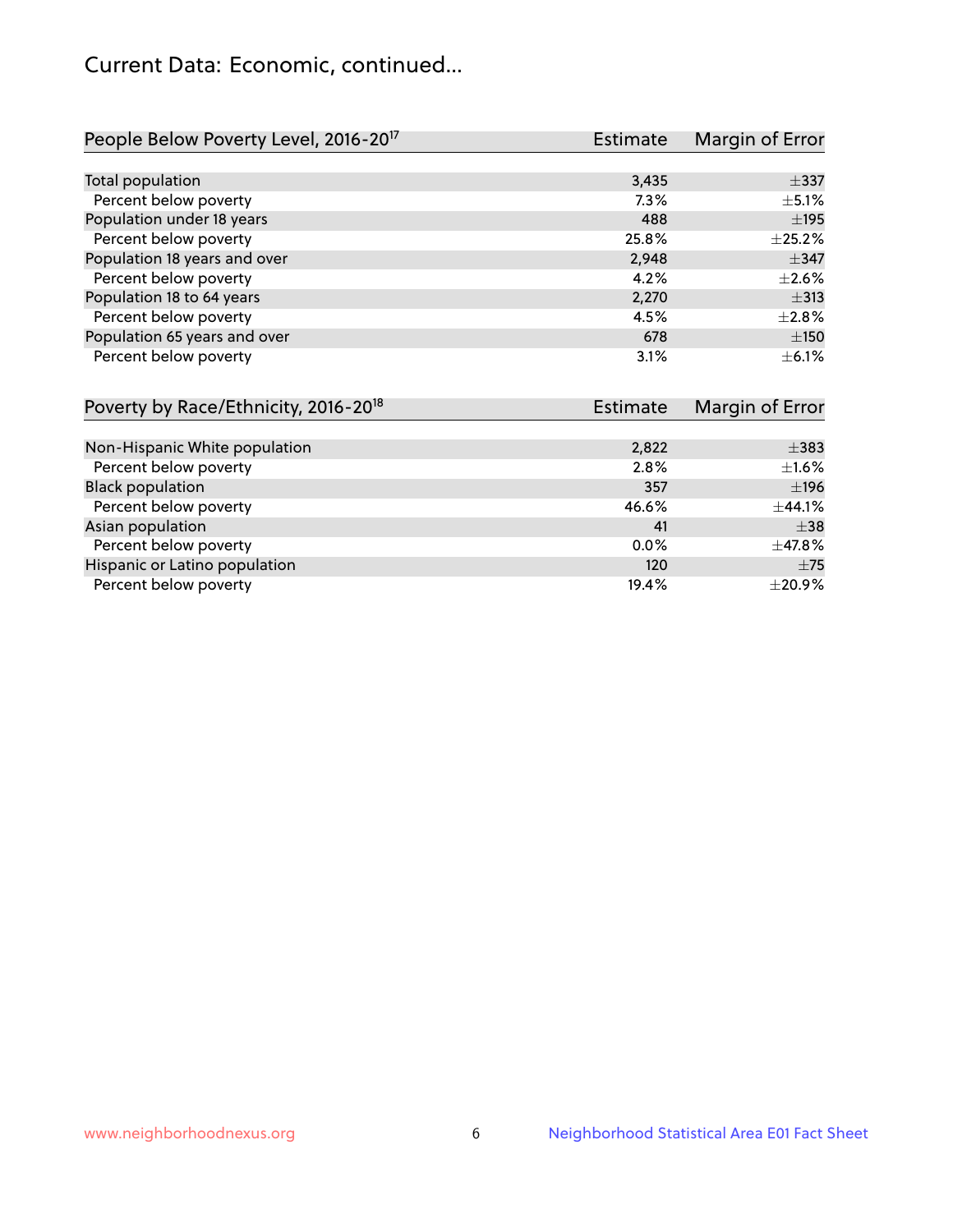# Current Data: Employment

| Employment Status, 2016-20 <sup>19</sup>                                    | Estimate        | Margin of Error |
|-----------------------------------------------------------------------------|-----------------|-----------------|
|                                                                             |                 |                 |
| Population 16 years and over                                                | 3,161           | $\pm 350$       |
| In labor force                                                              | 64.5%           | $\pm$ 6.4%      |
| Civilian labor force                                                        | 64.5%           | $\pm$ 6.4%      |
| Employed                                                                    | 62.5%           | $\pm$ 6.5%      |
| Unemployed                                                                  | 2.0%            | $\pm$ 3.2%      |
| <b>Armed Forces</b>                                                         | 0.0%            | $\pm 2.8\%$     |
| Not in labor force                                                          | 35.5%           | $\pm$ 5.9%      |
| Civilian labor force                                                        | 2,038           | $\pm$ 304       |
| <b>Unemployment Rate</b>                                                    | 3.1%            | $\pm$ 5.0%      |
| Females 16 years and over                                                   | 1,619           | ±210            |
| In labor force                                                              | 49.9%           | $\pm 10.0\%$    |
| Civilian labor force                                                        | 49.9%           | $\pm$ 10.0%     |
| Employed                                                                    | 47.6%           | ±9.8%           |
| Own children of the householder under 6 years                               | 84              | $\pm 73$        |
| All parents in family in labor force                                        | 60.4%           | ±54.8%          |
| Own children of the householder 6 to 17 years                               | 389             | ±105            |
| All parents in family in labor force                                        | 65.5%           | ±34.0%          |
| Industry, 2016-20 <sup>20</sup>                                             | <b>Estimate</b> | Margin of Error |
|                                                                             |                 |                 |
| Civilian employed population 16 years and over                              | 1,974           | $\pm 300$       |
| Agriculture, forestry, fishing and hunting, and mining                      | 0.0%            | $\pm$ 1.4%      |
| Construction                                                                | 1.9%            | $\pm 2.3\%$     |
| Manufacturing                                                               | 4.2%            | $\pm 3.0\%$     |
| Wholesale trade                                                             | 2.4%            | $\pm$ 3.1%      |
| Retail trade                                                                | 5.0%            | $\pm 2.7\%$     |
| Transportation and warehousing, and utilities                               | 7.4%            | $\pm$ 5.5%      |
| Information                                                                 | 1.3%            | ±1.9%           |
| Finance and insurance, and real estate and rental and leasing               | 11.9%           | $\pm$ 5.2%      |
| Professional, scientific, and management, and administrative                | 33.6%           | $\pm$ 7.4%      |
| and waste management services                                               |                 |                 |
| Educational services, and health care and social assistance                 | 21.1%           | $\pm$ 5.9%      |
| Arts, entertainment, and recreation, and accommodation and<br>food services | 5.0%            | $\pm$ 3.0%      |
| Other services, except public administration                                | 4.9%            | $\pm$ 4.6%      |
| Public administration                                                       | 1.5%            | $\pm$ 1.7%      |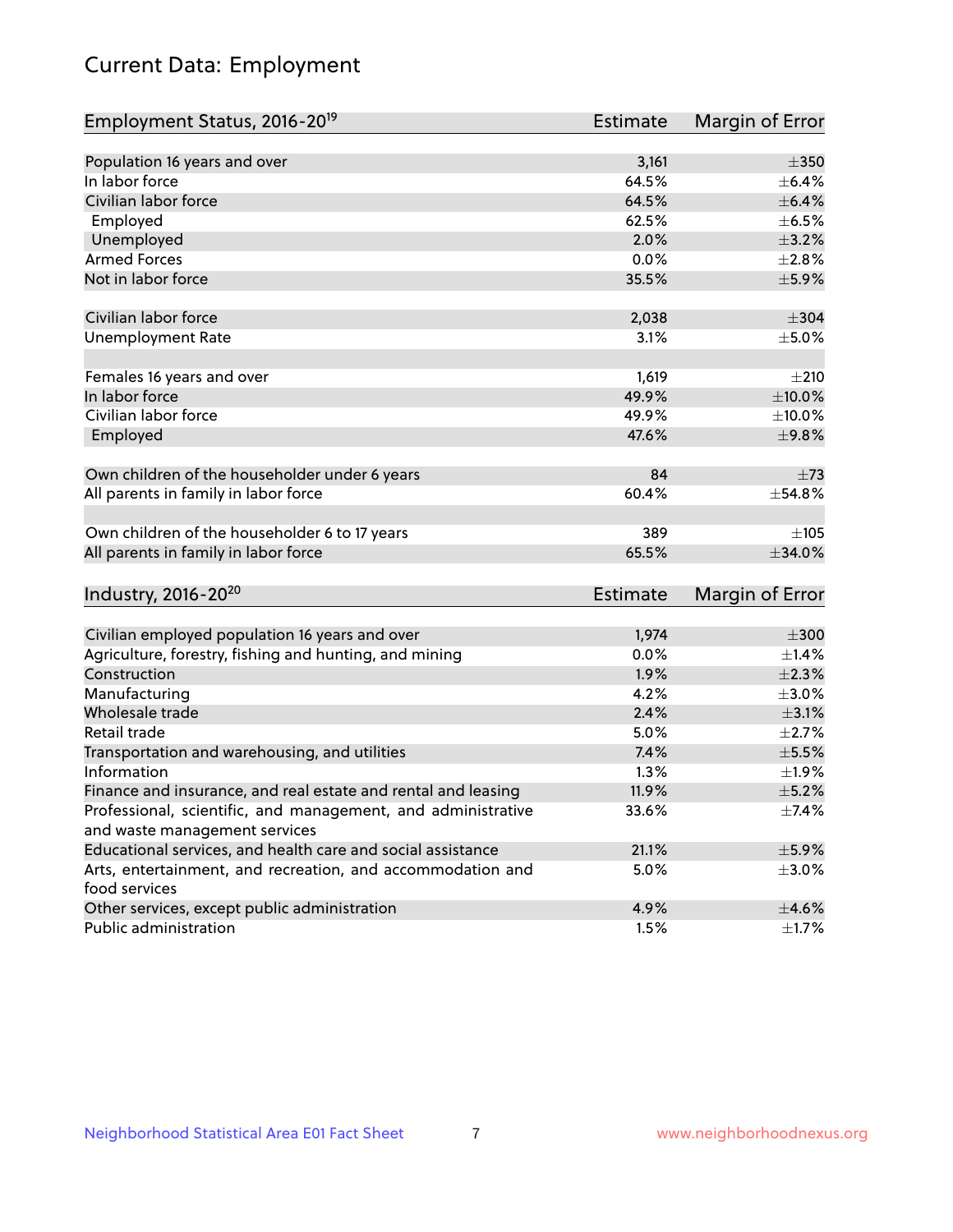# Current Data: Employment, continued...

| Occupation, 2016-20 <sup>21</sup>                                                                             | Estimate        | Margin of Error |
|---------------------------------------------------------------------------------------------------------------|-----------------|-----------------|
| Civilian employed population 16 years and over                                                                | 1,974           | $\pm 300$       |
| Management, business, science, and arts occupations                                                           | 70.9%           | ±15.0%          |
| Service occupations                                                                                           | 8.1%            | $\pm$ 5.1%      |
| Sales and office occupations                                                                                  | 16.4%           | $\pm$ 6.9%      |
| Natural resources, construction, and maintenance occupations                                                  | 1.6%            | $\pm 2.0\%$     |
| Production, transportation, and material moving occupations                                                   | 3.1%            | $\pm$ 3.2%      |
| Class of Worker, 2016-20 <sup>22</sup>                                                                        | <b>Estimate</b> | Margin of Error |
| Civilian employed population 16 years and over                                                                | 1,974           | $\pm 300$       |
| Private wage and salary workers                                                                               | 85.5%           | $\pm 2.2\%$     |
| Government workers                                                                                            | 7.7%            | $\pm 4.6\%$     |
| Self-employed in own not incorporated business workers                                                        | 6.8%            | ±4.8%           |
| Unpaid family workers                                                                                         | 0.0%            | $\pm1.4\%$      |
| Job Flows, 2019 <sup>23</sup>                                                                                 |                 | 2019            |
|                                                                                                               |                 |                 |
| Total Jobs in Neighborhood Statistical Area                                                                   |                 | 10,680          |
| Held by residents of Neighborhood Statistical Area                                                            |                 | 0.5%            |
| Held by non-residents of Neighborhood Statistical Area                                                        |                 | 99.5%           |
| Jobs by Industry Sector, 2019 <sup>24</sup>                                                                   |                 | 2019            |
| Total Jobs in Neighborhood Statistical Area                                                                   |                 | 10,680          |
| <b>Goods Producing sectors</b>                                                                                |                 | 3.9%            |
| Trade, Transportation, and Utilities sectors                                                                  |                 | 1.6%            |
| All Other Services sectors                                                                                    |                 | 94.5%           |
| Total Jobs in Neighborhood Statistical<br>held<br>Area<br>by<br>Neighborhood Statistical Area residents       |                 | 50              |
| <b>Goods Producing sectors</b>                                                                                |                 | 0.0%            |
| Trade, Transportation, and Utilities sectors                                                                  |                 | 0.0%            |
| All Other Services sectors                                                                                    |                 | 100.0%          |
| Jobs by Earnings, 2019 <sup>25</sup>                                                                          |                 | 2019            |
| Total Jobs in Neighborhood Statistical Area                                                                   |                 | 10,680          |
| Jobs with earnings \$1250/month or less                                                                       |                 | 15.1%           |
| Jobs with earnings \$1251/month to \$3333/month                                                               |                 | 20.2%           |
| Jobs with earnings greater than \$3333/month                                                                  |                 | 64.7%           |
| Neighborhood Statistical<br>Total Jobs<br>in<br>Area<br>held<br>by<br>Neighborhood Statistical Area residents |                 | 50              |
| Jobs with earnings \$1250/month or less                                                                       |                 | 2.0%            |
| Jobs with earnings \$1251/month to \$3333/month                                                               |                 | 16.0%           |
| Jobs with earnings greater than \$3333/month                                                                  |                 | 82.0%           |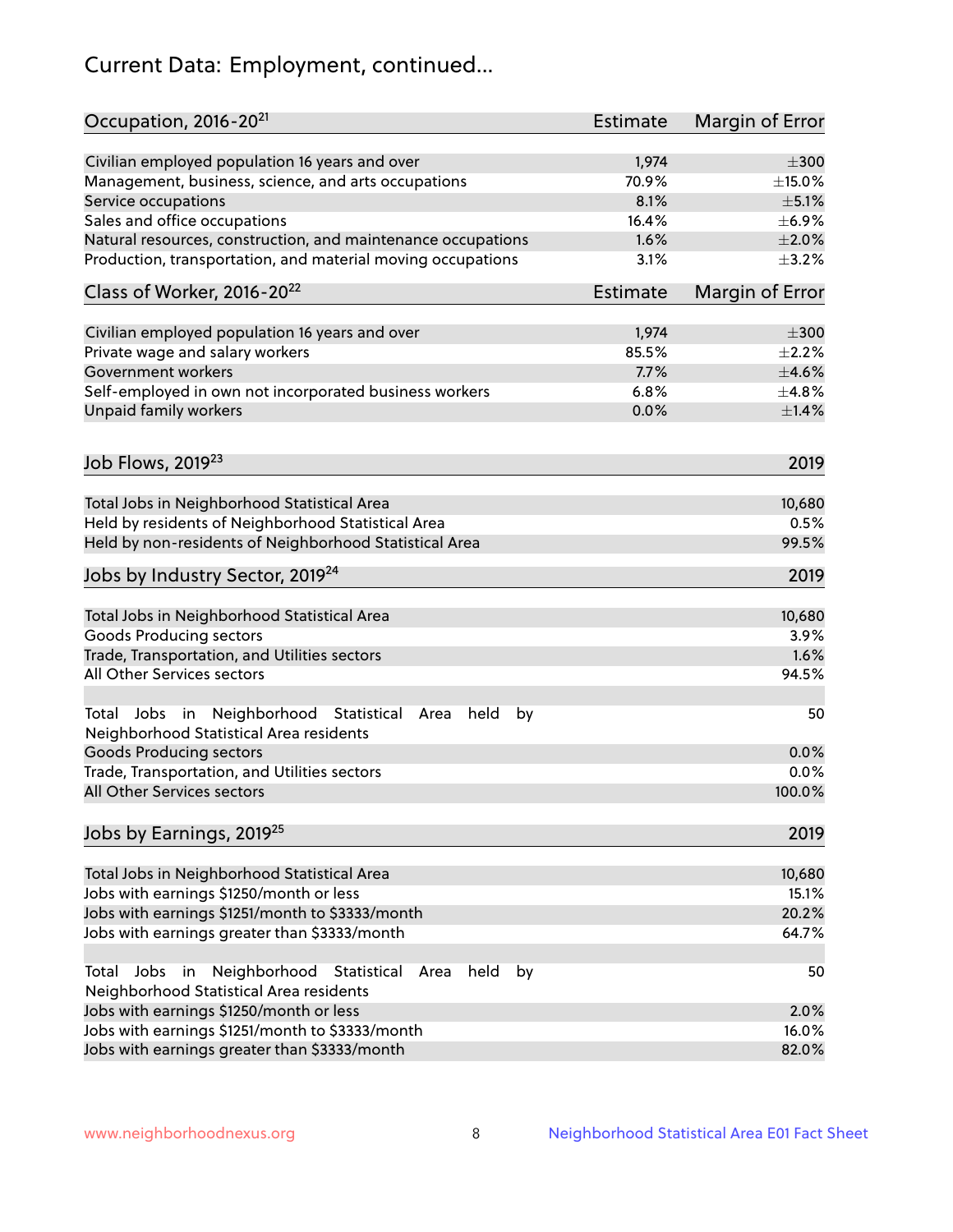## Current Data: Employment, continued...

| Jobs by Age of Worker, 2019 <sup>26</sup>                                                      | 2019   |
|------------------------------------------------------------------------------------------------|--------|
|                                                                                                |        |
| Total Jobs in Neighborhood Statistical Area                                                    | 10,680 |
| Jobs with workers age 29 or younger                                                            | 20.3%  |
| Jobs with workers age 30 to 54                                                                 | 62.1%  |
| Jobs with workers age 55 or older                                                              | 17.6%  |
|                                                                                                |        |
| Total Jobs in Neighborhood Statistical Area held by<br>Neighborhood Statistical Area residents | 50     |
| Jobs with workers age 29 or younger                                                            | 24.0%  |
| Jobs with workers age 30 to 54                                                                 | 46.0%  |
| Jobs with workers age 55 or older                                                              | 30.0%  |

### Current Data: Education

| School Enrollment, 2016-20 <sup>27</sup>       | Estimate | Margin of Error |
|------------------------------------------------|----------|-----------------|
|                                                |          |                 |
| Population 3 years and over enrolled in school | 697      | ±171            |
| Nursery school, preschool                      | 2.4%     | $+4.6%$         |
| Kindergarten                                   | 5.6%     | $\pm$ 6.4%      |
| Elementary school (grades 1-8)                 | 31.1%    | $\pm$ 11.6%     |
| High school (grades 9-12)                      | 24.8%    | $\pm$ 12.2%     |
| College or graduate school                     | 36.0%    | $\pm$ 14.6%     |

| Educational Attainment, 2016-20 <sup>28</sup> | <b>Estimate</b> | Margin of Error |
|-----------------------------------------------|-----------------|-----------------|
|                                               |                 |                 |
| Population 25 years and over                  | 2,822           | $\pm$ 310       |
| Less than 9th grade                           | 0.1%            | $\pm 1.9\%$     |
| 9th to 12th grade, no diploma                 | 2.0%            | $\pm 2.9\%$     |
| High school graduate (includes equivalency)   | 5.8%            | $\pm$ 3.2%      |
| Some college, no degree                       | 11.6%           | $\pm$ 4.8%      |
| Associate's degree                            | 5.9%            | $\pm$ 3.1%      |
| Bachelor's degree                             | 27.6%           | $\pm$ 4.9%      |
| Graduate or professional degree               | 46.9%           | $\pm$ 6.1%      |
|                                               |                 |                 |
| Percent high school graduate or higher        | 97.8%           | $+5.2%$         |
| Percent bachelor's degree or higher           | 74.5%           | $\pm$ 5.4%      |
|                                               |                 |                 |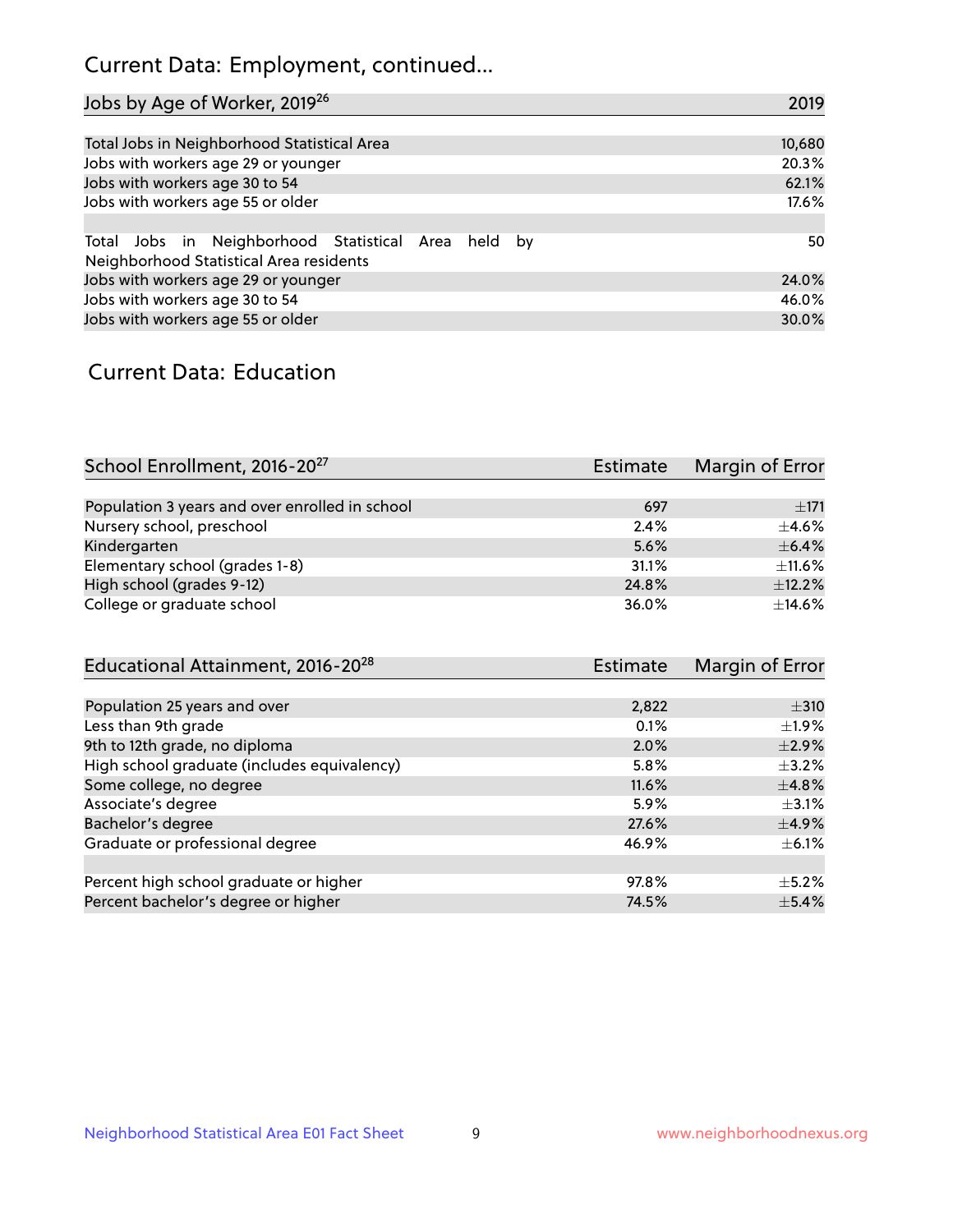## Current Data: Housing

| Households by Type, 2016-20 <sup>29</sup>            | <b>Estimate</b> | Margin of Error |
|------------------------------------------------------|-----------------|-----------------|
|                                                      |                 |                 |
| Total households                                     | 1,844           | $\pm$ 171       |
| Family households (families)                         | 48.0%           | $\pm$ 7.5%      |
| With own children under 18 years                     | 11.4%           | $\pm 4.5\%$     |
| Married-couple family                                | 44.6%           | $\pm$ 8.0%      |
| With own children of the householder under 18 years  | 10.3%           | $\pm 4.2\%$     |
| Male householder, no spouse present, family          | 0.6%            | $\pm 1.1\%$     |
| With own children of the householder under 18 years  | 0.0%            | $\pm 1.1\%$     |
| Female householder, no spouse present, family        | 2.8%            | $\pm 2.1\%$     |
| With own children of the householder under 18 years  | 1.1%            | $\pm1.5\%$      |
| Nonfamily households                                 | 52.0%           | $\pm$ 6.9%      |
| Householder living alone                             | 46.0%           | ±6.8%           |
| 65 years and over                                    | 16.3%           | $\pm$ 4.8%      |
| Households with one or more people under 18 years    | 12.0%           | $\pm 3.5\%$     |
| Households with one or more people 65 years and over | 29.1%           | $\pm$ 6.0%      |
|                                                      |                 |                 |
| Average household size                               | 1.84            | $\pm$ 0.06      |
| Average family size                                  | 2.56            | $\pm$ 0.19      |
| Housing Occupancy, 2016-20 <sup>30</sup>             | <b>Estimate</b> | Margin of Error |
| Total housing units                                  | 2,059           | $\pm$ 195       |
| Occupied housing units                               | 89.5%           | ±11.9%          |
| Vacant housing units                                 | 10.5%           | $\pm$ 6.5%      |
|                                                      |                 |                 |
| Homeowner vacancy rate                               | 5.6             | $\pm$ 8.2       |
| Rental vacancy rate                                  | 12.6            | $+9.4$          |
| Units in Structure, 2016-20 <sup>31</sup>            | Estimate        | Margin of Error |
| Total housing units                                  | 2,059           | $\pm$ 195       |
| 1-unit, detached                                     | 33.9%           | $\pm 4.6\%$     |
|                                                      | 15.5%           | $\pm$ 8.0%      |
| 1-unit, attached                                     |                 | $\pm 1.2\%$     |
| 2 units                                              | 0.6%            |                 |
| 3 or 4 units                                         | 2.5%            | $\pm 2.0\%$     |
| 5 to 9 units                                         | 5.6%            | $\pm$ 4.2%      |
| 10 to 19 units                                       | 7.4%            | ±2.8%           |
| 20 or more units                                     | 33.6%           | $\pm$ 5.6%      |
| Mobile home                                          | 0.9%            | $\pm1.0\%$      |
| Boat, RV, van, etc.                                  | $0.0\%$         | $\pm$ 0.9%      |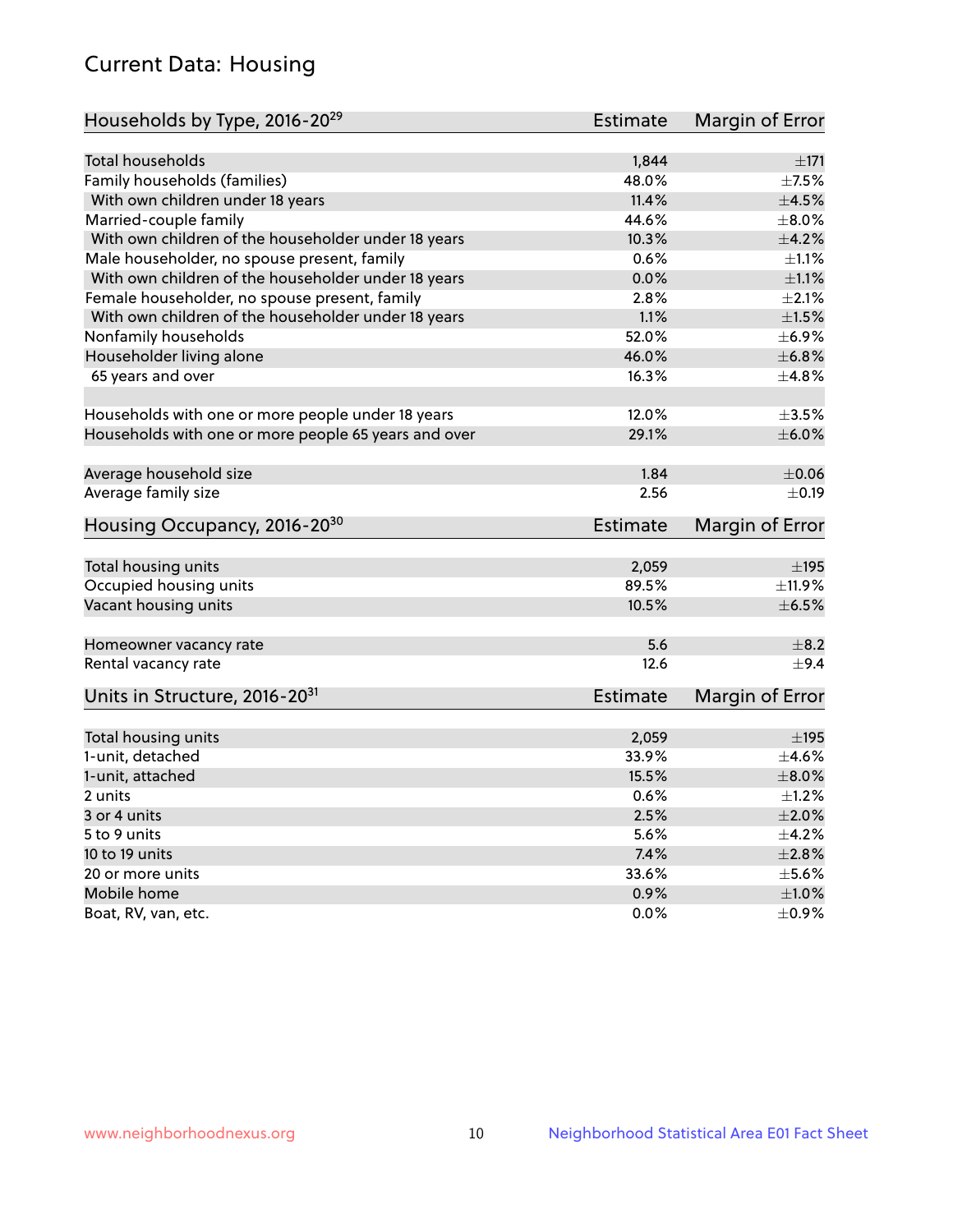## Current Data: Housing, continued...

| Year Structure Built, 2016-20 <sup>32</sup>    | <b>Estimate</b> | <b>Margin of Error</b> |
|------------------------------------------------|-----------------|------------------------|
| Total housing units                            | 2,059           | ±195                   |
| Built 2014 or later                            | 2.2%            | $\pm 2.4\%$            |
| Built 2010 to 2013                             | 0.7%            | ±1.3%                  |
| Built 2000 to 2009                             | 9.8%            | $\pm$ 3.9%             |
| Built 1990 to 1999                             | 8.4%            | $\pm$ 4.6%             |
| Built 1980 to 1989                             | 8.4%            | $\pm$ 3.9%             |
| Built 1970 to 1979                             | 7.8%            | $\pm$ 3.1%             |
| Built 1960 to 1969                             | 12.0%           | $\pm 4.5\%$            |
| Built 1950 to 1959                             | 10.8%           | $\pm$ 4.2%             |
| Built 1940 to 1949                             | 7.1%            | $\pm$ 4.2%             |
| Built 1939 or earlier                          | 32.8%           | $\pm$ 8.8%             |
|                                                |                 |                        |
| Housing Tenure, 2016-2033                      | Estimate        | <b>Margin of Error</b> |
| Occupied housing units                         | 1,844           | $\pm 171$              |
| Owner-occupied                                 | 69.4%           | $\pm$ 4.2%             |
| Renter-occupied                                | 30.6%           | $\pm$ 7.9%             |
| Average household size of owner-occupied unit  | 1.97            | $\pm$ 0.16             |
| Average household size of renter-occupied unit | 1.56            | $\pm$ 0.02             |
| Residence 1 Year Ago, 2016-20 <sup>34</sup>    | Estimate        | <b>Margin of Error</b> |
| Population 1 year and over                     | 3,576           | $\pm$ 354              |
| Same house                                     | 84.6%           | $\pm 2.2\%$            |
| Different house in the U.S.                    | 14.8%           | $\pm$ 5.8%             |
| Same county                                    | 3.9%            | $\pm 2.5\%$            |
| Different county                               | 10.9%           | $\pm$ 5.3%             |
| Same state                                     | 5.3%            | ±4.3%                  |
| Different state                                | 5.6%            | $\pm$ 3.2%             |
| Abroad                                         | 0.5%            | $\pm$ 0.7%             |
| Value of Housing Unit, 2016-20 <sup>35</sup>   | <b>Estimate</b> | Margin of Error        |
| Owner-occupied units                           | 1,279           | $\pm$ 142              |
| Less than \$50,000                             | 0.8%            | ±4.3%                  |
| \$50,000 to \$99,999                           | 2.0%            | $\pm 4.0\%$            |
| \$100,000 to \$149,999                         | 2.2%            | $\pm 2.6\%$            |
| \$150,000 to \$199,999                         | 5.2%            | ±4.8%                  |
| \$200,000 to \$299,999                         | 12.4%           | $\pm$ 6.2%             |
| \$300,000 to \$499,999                         | 14.6%           | $\pm$ 5.3%             |
| \$500,000 to \$999,999                         | 24.0%           | $\pm$ 8.0%             |
| \$1,000,000 or more                            | 38.9%           | $\pm$ 10.5%            |
| Mortgage Status, 2016-20 <sup>36</sup>         | <b>Estimate</b> | Margin of Error        |
|                                                |                 |                        |
| Owner-occupied units                           | 1,279           | $\pm$ 142              |
| Housing units with a mortgage                  | 66.9%           | $\pm$ 8.2%             |

Housing units without a mortgage  $\pm 8.3\%$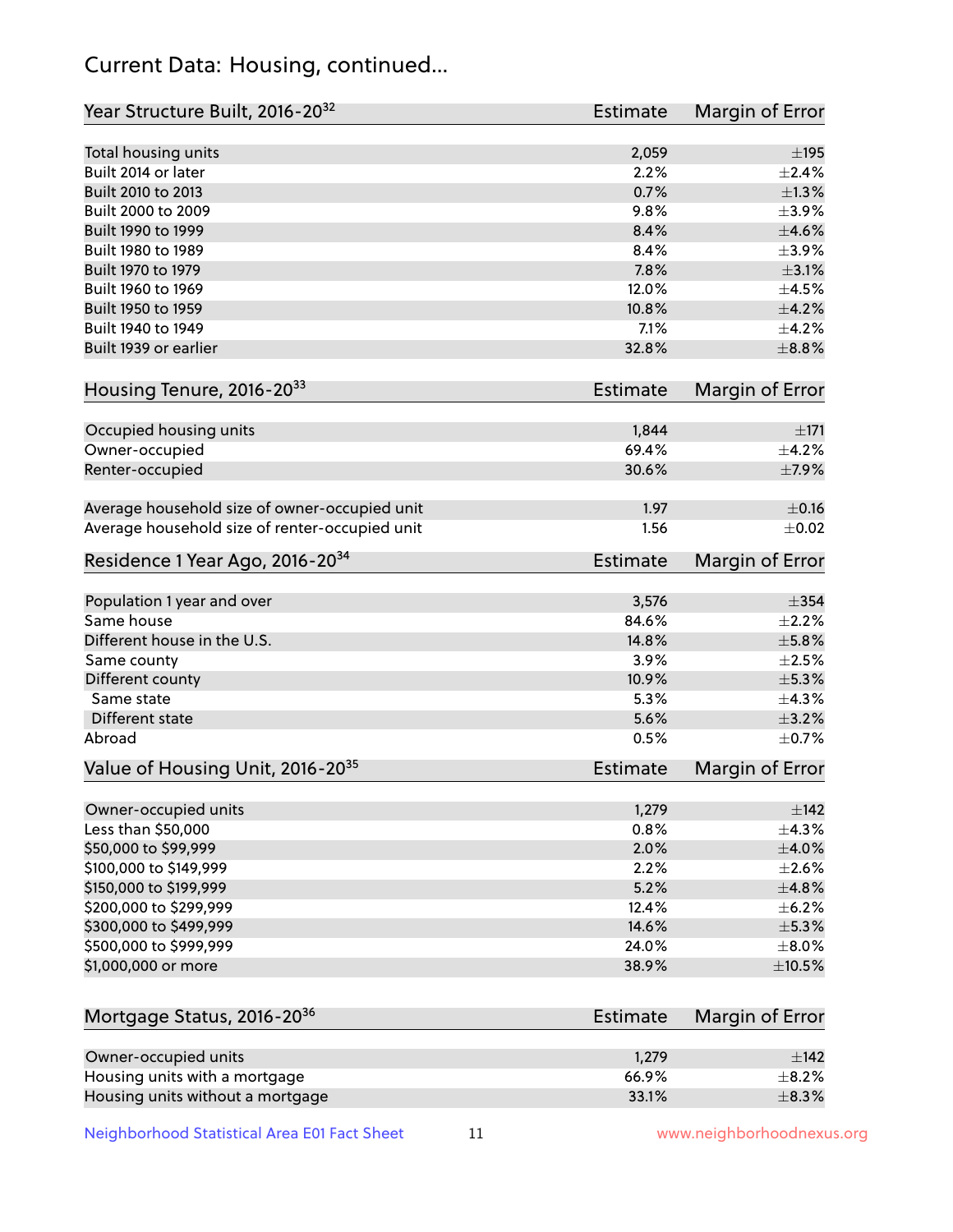## Current Data: Housing, continued...

| Selected Monthly Owner Costs, 2016-20 <sup>37</sup> | Estimate | Margin of Error |
|-----------------------------------------------------|----------|-----------------|
|                                                     |          |                 |
| Housing units with a mortgage                       | 855      | ±142            |
| Less than \$300                                     | 0.0%     | $\pm$ 3.2%      |
| \$300 to \$499                                      | 1.1%     | ±3.3%           |
| \$500 to \$999                                      | 3.0%     | $\pm$ 6.0%      |
| \$1,000 to \$1,499                                  | 6.7%     | $\pm$ 5.0%      |
| \$1,500 to \$1,999                                  | 12.6%    | $\pm$ 7.0%      |
| \$2,000 to \$2,999                                  | 11.0%    | ±6.3%           |
| \$3,000 or more                                     | 65.6%    | $\pm$ 12.5%     |
|                                                     |          |                 |
| Median (dollars)                                    | \$3,474  | $\pm 279$       |
|                                                     |          |                 |
| Housing units without a mortgage                    | 424      | ±116            |
| Less than \$150                                     | 0.0%     | $\pm$ 6.5%      |
| \$150 to \$249                                      | $0.0\%$  | $\pm$ 6.5%      |
| \$250 to \$349                                      | 2.1%     | $\pm$ 6.5%      |
| \$350 to \$499                                      | 2.3%     | $\pm$ 6.7%      |
| \$500 to \$699                                      | 16.5%    | ±14.2%          |
| \$700 or more                                       | 79.1%    | $\pm$ 16.0%     |
|                                                     |          |                 |
| Median (dollars)                                    | \$1,279  | $\pm$ 194       |

| Selected Monthly Owner Costs as a Percentage of | <b>Estimate</b> | Margin of Error |
|-------------------------------------------------|-----------------|-----------------|
| Household Income, 2016-20 <sup>38</sup>         |                 |                 |
|                                                 |                 |                 |
| Housing units with a mortgage <sup>39</sup>     | 836             | $\pm$ 183       |
| Less than 20.0 percent                          | 48.8%           | $\pm$ 8.9%      |
| 20.0 to 24.9 percent                            | 11.2%           | $\pm$ 6.0%      |
| 25.0 to 29.9 percent                            | 9.9%            | $\pm$ 8.6%      |
| 30.0 to 34.9 percent                            | 4.0%            | $\pm$ 4.3%      |
| 35.0 percent or more                            | 26.2%           | $\pm$ 10.7%     |
|                                                 |                 |                 |
| Housing units without a mortgage <sup>40</sup>  | 424             | $\pm$ 134       |
| Less than 10.0 percent                          | 40.2%           | ±16.5%          |
| 10.0 to 14.9 percent                            | 12.4%           | $\pm$ 10.2%     |
| 15.0 to 19.9 percent                            | 11.7%           | $\pm$ 8.5%      |
| 20.0 to 24.9 percent                            | 9.4%            | $\pm$ 7.8%      |
| 25.0 to 29.9 percent                            | 0.0%            | $\pm$ 4.6%      |
| 30.0 to 34.9 percent                            | $6.9\%$         | $\pm$ 6.1%      |
| 35.0 percent or more                            | 19.5%           | ±14.1%          |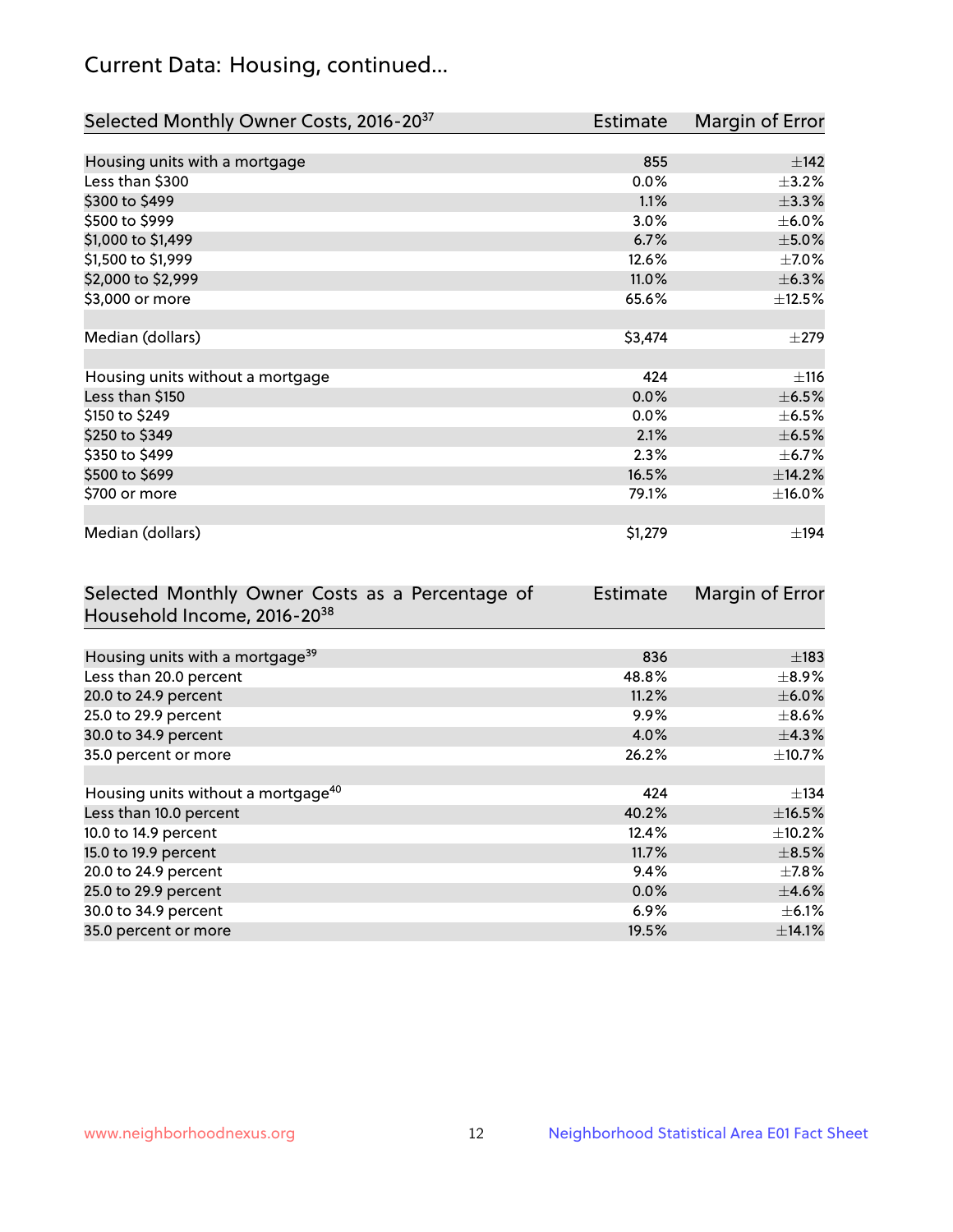## Current Data: Housing, continued...

| Gross Rent, 2016-20 <sup>41</sup>               | <b>Estimate</b> | Margin of Error |
|-------------------------------------------------|-----------------|-----------------|
|                                                 |                 |                 |
| Occupied units paying rent                      | 565             | $\pm$ 154       |
| Less than \$200                                 | 0.0%            | $\pm$ 6.0%      |
| \$200 to \$499                                  | 3.3%            | $\pm$ 9.7%      |
| \$500 to \$749                                  | 3.6%            | $\pm$ 8.5%      |
| \$750 to \$999                                  | 5.8%            | $\pm$ 8.7%      |
| \$1,000 to \$1,499                              | 18.8%           | ±15.2%          |
| \$1,500 to \$1,999                              | 34.7%           | ±10.7%          |
| \$2,000 or more                                 | 33.8%           | $\pm 20.9\%$    |
| Median (dollars)                                | \$1,767         | $\pm$ 136       |
|                                                 |                 |                 |
| No rent paid                                    | $\Omega$        | $\pm 20$        |
|                                                 |                 |                 |
| Gross Rent as a Percentage of Household Income, | <b>Estimate</b> | Margin of Error |
| $2016 - 20^{42}$                                |                 |                 |
|                                                 |                 |                 |
| Occupied units paying rent <sup>43</sup>        | 557             | $\pm$ 179       |
| Less than 15.0 percent                          | 13.0%           | $\pm$ 7.7%      |
| 15.0 to 19.9 percent                            | 8.2%            | $\pm$ 4.9%      |
| 20.0 to 24.9 percent                            | 7.5%            | ±7.4%           |
| 25.0 to 29.9 percent                            | 35.5%           | $\pm$ 18.6%     |
| 30.0 to 34.9 percent                            | 5.7%            | $\pm$ 5.2%      |
| 35.0 percent or more                            | 30.0%           | ±16.2%          |

# Current Data: Transportation

| Commuting to Work, 2016-20 <sup>44</sup>  | Estimate | Margin of Error |
|-------------------------------------------|----------|-----------------|
|                                           |          |                 |
| Workers 16 years and over                 | 1,949    | $\pm 292$       |
| Car, truck, or van - drove alone          | 56.2%    | $\pm$ 5.7%      |
| Car, truck, or van - carpooled            | 2.4%     | $\pm$ 1.9%      |
| Public transportation (excluding taxicab) | 5.3%     | $\pm$ 3.3%      |
| Walked                                    | 10.1%    | $\pm$ 4.1%      |
| Other means                               | 9.3%     | $\pm$ 5.3%      |
| Worked at home                            | 16.8%    | $\pm$ 7.4%      |
|                                           |          |                 |
| Mean travel time to work (minutes)        | 19.8     | ±1.5            |

| Access to a Vehicle, 2016-20 <sup>45</sup> | <b>Estimate</b> | Margin of Error |
|--------------------------------------------|-----------------|-----------------|
|                                            |                 |                 |
| Occupied housing units                     | 1,844           | $\pm 171$       |
| No vehicles available                      | 7.6%            | $\pm$ 3.8%      |
| 1 vehicle available                        | 49.3%           | $\pm$ 8.6%      |
| 2 vehicles available                       | 27.6%           | ±8.9%           |
| 3 or more vehicles available               | 15.5%           | $+6.3%$         |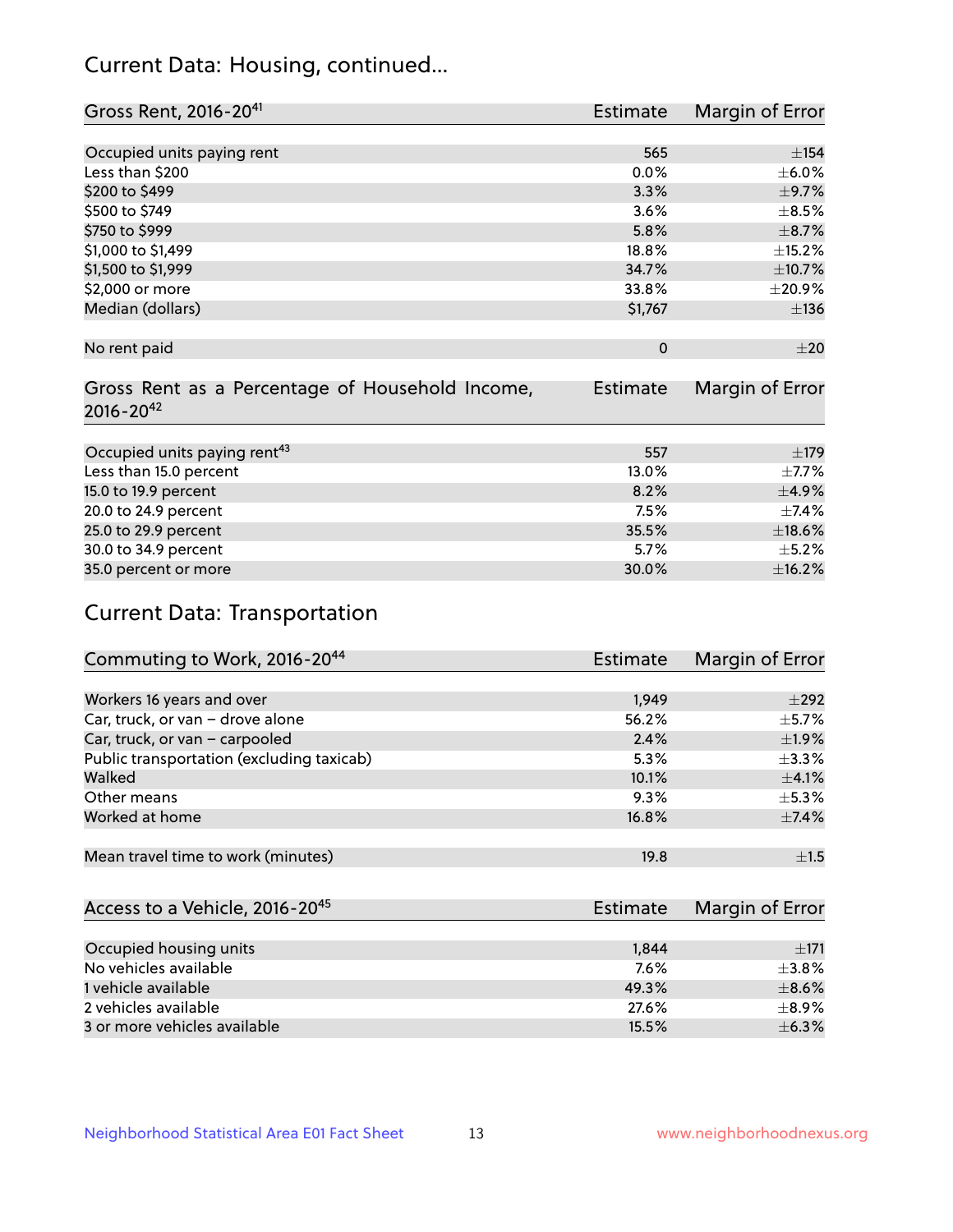## Current Data: Health

| Health Insurance coverage, 2016-2046                    | <b>Estimate</b> | Margin of Error |
|---------------------------------------------------------|-----------------|-----------------|
|                                                         |                 |                 |
| Civilian Noninstitutionalized Population                | 3,576           | $\pm$ 354       |
| With health insurance coverage                          | 96.9%           | $\pm$ 5.5%      |
| With private health insurance coverage                  | 83.0%           | $\pm$ 6.6%      |
| With public health coverage                             | 25.6%           | $\pm$ 6.3%      |
| No health insurance coverage                            | 3.1%            | $\pm 2.2\%$     |
| Civilian Noninstitutionalized Population Under 19 years | 490             | $\pm 490$       |
| No health insurance coverage                            | 3.0%            | ±6.8%           |
|                                                         |                 |                 |
| Civilian Noninstitutionalized Population 19 to 64 years | 2,409           | $\pm$ 339       |
| In labor force:                                         | 1,806           | $\pm 286$       |
| Employed:                                               | 1,742           | $\pm 282$       |
| With health insurance coverage                          | 97.4%           | $\pm1.8\%$      |
| With private health insurance coverage                  | 97.4%           | $\pm 1.8\%$     |
| With public coverage                                    | 1.2%            | $\pm1.6\%$      |
| No health insurance coverage                            | 2.6%            | $\pm 1.9\%$     |
| Unemployed:                                             | 64              | $+282$          |
| With health insurance coverage                          | 93.9%           | ±18.7%          |
| With private health insurance coverage                  | 83.4%           | $\pm$ 34.3%     |
| With public coverage                                    | 34.8%           | ±37.6%          |
| No health insurance coverage                            | 6.1%            | ±23.8%          |
|                                                         |                 |                 |
| Not in labor force:                                     | 602             | $\pm 175$       |
| With health insurance coverage                          | 92.1%           | $\pm$ 37.7%     |
| With private health insurance coverage                  | 83.2%           | ±33.6%          |
| With public coverage                                    | 12.4%           | $\pm$ 12.1%     |
| No health insurance coverage                            | 7.9%            | $\pm$ 9.0%      |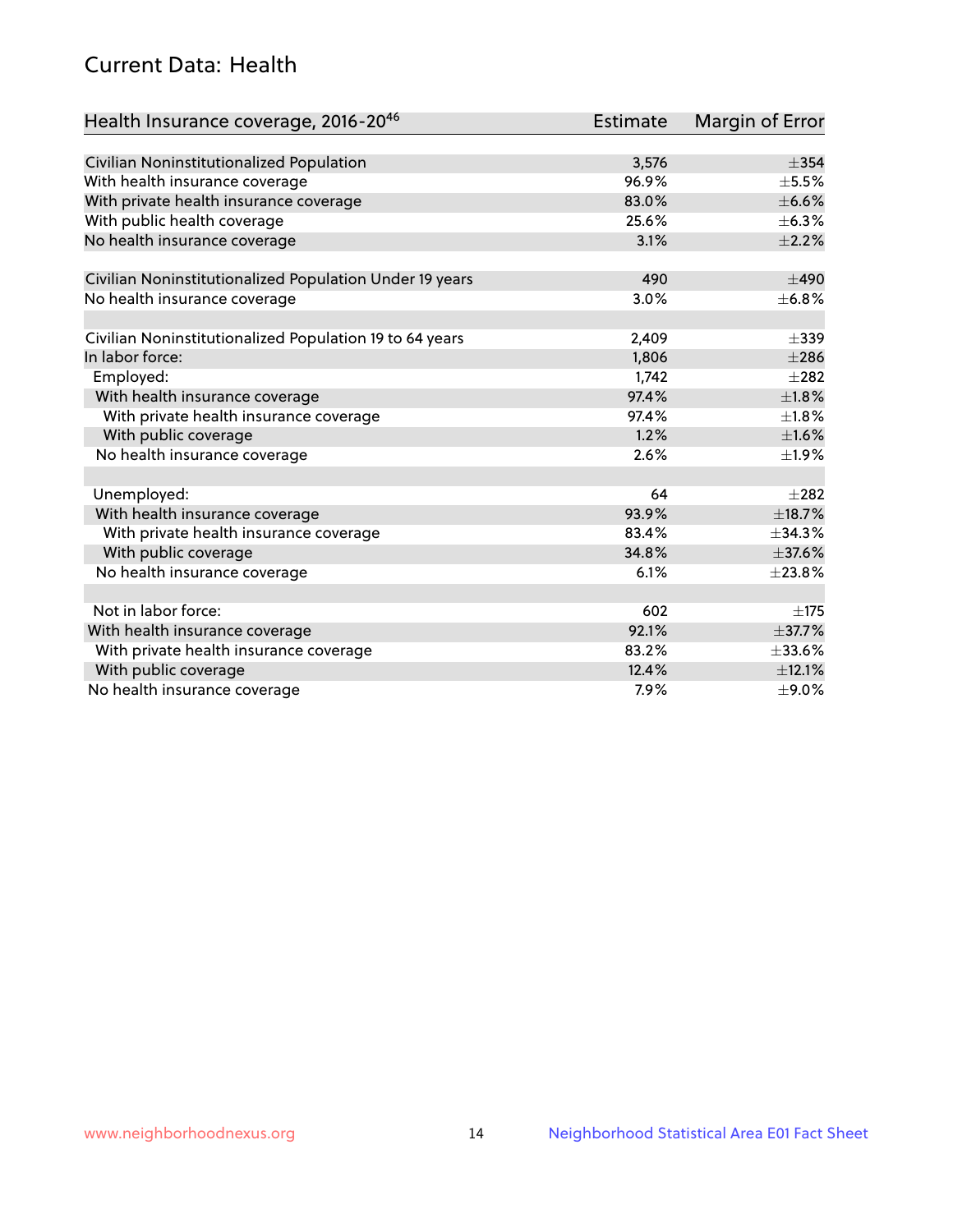#### Notes:

- 1. Source: U.S. Census Bureau, Decennial Census 2000, SF1 tables P8, P12; American Community Survey, tables B01001, B03002
- 2. This category includes Pacific Islanders, Native Americans and Alaska Natives, people who identify as some other race, and those who identify as bi/multi racial.
- 3. Source: U.S. Census Bureau, Decennial Census 2000, SF1 tables P15, P16, P18, P19; American Community Survey, tables B11001, B11005, B11003
- 4. Source: U.S. Census Bureau, Decennial Census 2000, SF3 table P37; American Community Survey, table B15002
- 5. Source: U.S. Census Bureau, Longitudinal Employer-Household Dynamics Residential Area Characteristics, Table JT01 (Primary Jobs); Workplace Area Characteristics, Table JT00 (All Jobs)
- 6. Source: U.S. Census Bureau, Decennial Census 2000, SF3 tables P52, P87; American Community Survey, tables B19001, B17001
- 7. Source: U.S. Census Bureau, Decennial Census 2000, SF1 tables H3, H4; American Community Survey, tables B25002, B25009
- 8. Source: U.S. Census Bureau, Decennial Census 2000, SF3 table H44; American Community Survey, tables B25044
- 9. Source: Atlanta Police Department, COBRA; U.S. Census Bureau, American Community Survey, table B01001
- 10. Source: U.S. Census Bureau, American Community Survey, table B01001
- 11. Source: U.S. Census Bureau, American Community Survey, table B03002
- 12. Source: U.S. Census Bureau, American Community Survey, table B05002
- 13. Source: U.S. Census Bureau, American Community Survey, table B05003
- 14. Source: U.S. Census Bureau, American Community Survey, tables B19001, B19025, B19051, B19061, B19055, B19065, B19059, B19069, B19056, B19066, B19057, B19067, B22001, B19101, B19127
- 15. Source: U.S. Census Bureau, American Community Survey, tables B19201, B19214, B20017, B19313
- 16. Source: U.S. Census Bureau, American Community Survey, table B17010
- 17. Source: U.S. Census Bureau, American Community Survey, tables B17001, B17006, B17021, B17007. Table totals may be lower than the total population, as they are based on the population for whom poverty status is determined.
- 18. Source: U.S. Census Bureau, American Community Survey, B17001H, B17001B, B17001D, B17001I. Table totals may be lower than the total population, as they are based on the population for whom poverty status is determined.
- 19. Source: U.S. Census Bureau, American Community Survey, tables B23001, B23008
- 20. Source: U.S. Census Bureau, American Community Survey, table C24030
- 21. Source: U.S. Census Bureau, American Community Survey, table C24010
- 22. Source: U.S. Census Bureau, American Community Survey, table B24080
- 23. Source: U.S. Census Bureau, Longitudinal Employer-Household Dynamics Origin-Destination Data, Tables JT00 Main and JT00 Aux
- 24. Source: U.S. Census Bureau, Longitudinal Employer-Household Dynamics Origin-Destination Data, Tables JT00 Main and JT00 Aux
- 25. Source: U.S. Census Bureau, Longitudinal Employer-Household Dynamics Origin-Destination Data, Tables JT00 Main and JT00 Aux
- 26. Source: U.S. Census Bureau, Longitudinal Employer-Household Dynamics Origin-Destination Data, Tables JT00 Main and JT00 Aux
- 27. Source: U.S. Census Bureau, American Community Survey, table B14001
- 28. Source: U.S. Census Bureau, American Community Survey, table B15002
- 29. Source: U.S. Census Bureau, American Community Survey, tables B11001, B11003, B11007, B11005, B09019
- 30. Source: U.S. Census Bureau, American Community Survey, tables B25002, B25003, B25004
- 31. Source: U.S. Census Bureau, American Community Survey, table B25024
- 32. Source: U.S. Census Bureau, American Community Survey, table B25034
- 33. Source: U.S. Census Bureau, American Community Survey, tables B25009, B25008, B25003
- 34. Source: U.S. Census Bureau, American Community Survey, table B07003
- 35. Source: U.S. Census Bureau, American Community Survey, table B25075. This value is self-reported and may differ from home values as determined by the County Tax Assessor.
- 36. Source: U.S. Census Bureau, American Community Survey, table B25081
- 37. Source: U.S. Census Bureau, American Community Survey, table B25087
- 38. Source: U.S. Census Bureau, American Community Survey, table B25091
- 39. Excludes units where Selected Monthly Owner Costs as a Percentage of Income cannot be computed.
- 40. Excludes units where Selected Monthly Owner Costs as a Percentage of Income cannot be computed.
- 41. Source: U.S. Census Bureau, American Community Survey, table B25063
- 42. Source: U.S. Census Bureau, American Community Survey, table B25070
- 43. Excludes units where Gross Rent as a Percentage of Income cannot be computed.
- 44. Source: U.S. Census Bureau, American Community Survey, tables B08101, B08013
- 45. Source: U.S. Census Bureau, American Community Survey, table B25044
- 46. Source: U.S. Census Bureau, American Community Survey, tables B18135, B27011

The dagger (†) symbol denotes values that cannot be computed.